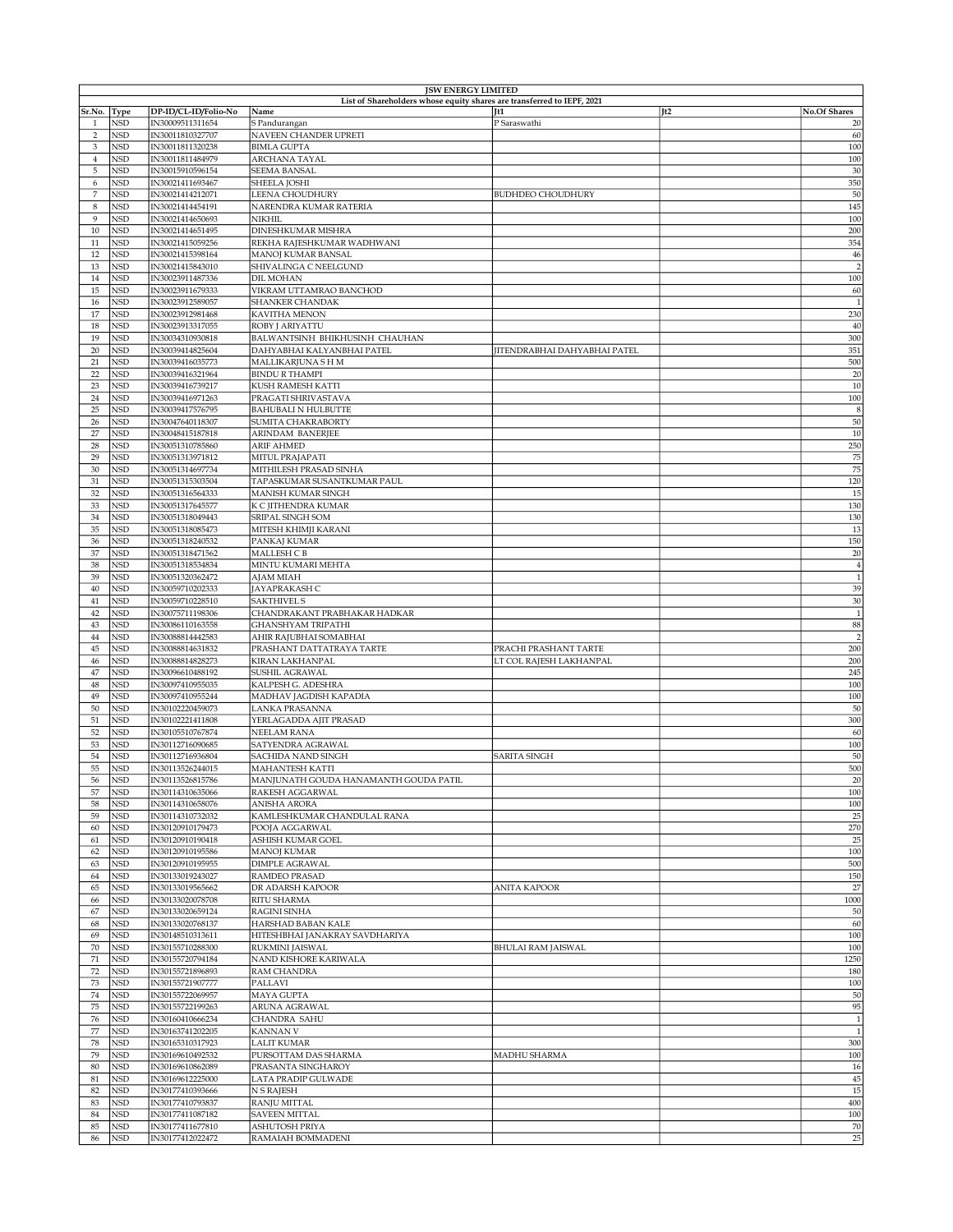| 87         | <b>NSD</b>               | IN30177413203733                     | <b>MARIAM KUJAR</b>            |  | 60             |
|------------|--------------------------|--------------------------------------|--------------------------------|--|----------------|
| 88         | <b>NSD</b>               | IN30177414109560                     | RAKESH CHAUHAN                 |  | $\vert$ 2      |
| 89         | <b>NSD</b>               | IN30177414497094                     | MAHENDRA PRASAD JAISWAL        |  | 200            |
| 90         | <b>NSD</b>               | IN30177416114491                     | RAM NARESH SINGH               |  | 75             |
| 91         | <b>NSD</b>               | IN30177416303309                     | KISHOR JAMNADAS KHAKHARIA      |  | $\overline{c}$ |
| 92         | <b>NSD</b>               | IN30177416565798                     | MANJIRI GAJANAN JOGLEKAR       |  | 100            |
| 93         | <b>NSD</b>               | IN30181110162457                     | WILSON GEORGE                  |  | 100            |
| 94         | NSD                      | IN30181110167314                     | SALIM M.V.                     |  | 300            |
| 95         | <b>NSD</b>               |                                      | <b>ANISH T DHAR</b>            |  | 13             |
|            |                          | IN30189510086914                     |                                |  |                |
| 96         | NSD                      | IN30189510558279                     | SALIL V S                      |  | 977            |
| 97         | <b>NSD</b>               | IN30189510915063                     | SIVADASAN NAMBOODIRI C M       |  | 15             |
| 98         | <b>NSD</b>               | IN30189510986879                     | <b>GOVINDA RAO R</b>           |  | 20             |
| 99         | <b>NSD</b>               | IN30189511009186                     | <b>ANAND R P</b>               |  | 10             |
| 100        | <b>NSD</b>               | IN30192630080926                     | A ANANTHA SWAMY                |  | 10             |
| 101        | <b>NSD</b>               | IN30192630947026                     | SAMPAT PUNDALIK RAJAGIRE       |  | 50             |
| 102        | <b>NSD</b>               | IN30209210139444                     | SHIV SINGH NEGI                |  | 35             |
| 103        | <b>NSD</b>               | IN30211310067221                     | SUNITA SHARMA                  |  | 390            |
| 104        | NSD                      | IN30220111017158                     | PRAWESH KUMAR                  |  | 49             |
| 105        | NSD                      | IN30220111125542                     | SANJIB GHOSH                   |  | 50             |
| 106        | <b>NSD</b>               | IN30223611246006                     | SRINIVASA RAO VASAMSETTI       |  | 40             |
| 107        | <b>NSD</b>               | IN30223611516239                     | <b>BHANU KASHYAP</b>           |  | 40             |
| 108        | <b>NSD</b>               | IN30223611584274                     | <b>RAVI</b>                    |  | 130            |
| 109        | <b>NSD</b>               | IN30226912055527                     | MANISHA KUMARI PANJIYAR        |  | 408            |
| 110        | NSD                      | IN30226912105052                     | NEELAM PANJIYAR                |  | 382            |
| 111        | <b>NSD</b>               | IN30226912397274                     | GANGA SAHEB GUNTUKA            |  | 30             |
|            |                          |                                      | NAGARAJAN TV                   |  | 39             |
| 112<br>113 | <b>NSD</b><br><b>NSD</b> | IN30226912514027<br>IN30226913084084 | <b>DALIP SETHI</b>             |  | $\overline{2}$ |
|            |                          |                                      |                                |  |                |
| 114        | <b>NSD</b>               | IN30226914161709                     | V RAMA CHARAN                  |  | $\mathbf{1}$   |
| 115        | <b>NSD</b>               | IN30232410466993                     | KOLLABATHULA SATYANANDA RAJU   |  | 300            |
| 116        | <b>NSD</b>               | IN30232411063078                     | MADDALI RAVI KUMAR             |  | 10             |
| 117        | <b>NSD</b>               | IN30240410222419                     | BIJOY KUMAR AGARWAL            |  | 10             |
| 118        | NSD                      | IN30287120616211                     | R Karthikeyan                  |  | 99             |
| 119        | NSD                      | IN30290244436456                     | <b>JITENDRA PRATAP SINGH</b>   |  | 250            |
| 120        | <b>NSD</b>               | IN30294310056365                     | <b>SURENDER KUMAR</b>          |  | 25             |
| 121        | <b>NSD</b>               | IN30295120054509                     | <b>ASHIS CHAKRABORTY</b>       |  | 10             |
| 122        | NSD                      | IN30310810049185                     | <b>KRISHNA GOEL</b>            |  | 200            |
| 123        | <b>NSD</b>               | IN30311610389437                     | <b>GANESH DILIP SHIKHARE</b>   |  | 10             |
| 124        | <b>NSD</b>               | IN30323710130354                     | <b>BORNICA CHAKRABORTY</b>     |  | 35             |
| 125        | <b>NSD</b>               | IN30371910265482                     | JAYAKUMAR B                    |  | 100            |
| 126        | CDS                      | 1201060000216002                     | SATYA NARAYAN AGARWALLA        |  | 500            |
| 127        | CDS                      | 1201060100111768                     | HARIDAS NARSINGDAS BHATTAD     |  | 100            |
| 128        | CDS                      | 1201060100126603                     | DHANANJAY SHAMRAO PIMPALSHENDE |  | 10             |
| 129        | CDS                      | 1201060100193487                     | MANOJ K BAWANE                 |  | 10             |
| 130        | CDS                      | 1201060100204086                     | ABHAY B. BANPURKAR             |  | $45\,$         |
|            | CDS                      |                                      |                                |  |                |
| 131        |                          | 1201090000869592                     | CHIRANJILAL BHAWARILAL DAGDIYA |  | 100            |
| 132        | CDS                      | 1201090001856352                     | VENKATA RAJASEKHAR IMMADINEMI. |  | 25             |
| 133        | CDS                      | 1201090004345889                     | SURVE VASANT RAJARAM           |  | 30             |
| 134        | CDS                      | 1201091900141605                     | AMOL LAXMAN BHOSALE            |  | 60             |
| 135        | CDS                      | 1201091900143938                     | SURENDRA KASHINATH THAKUR      |  | 500            |
| 136        | CDS                      | 1201092600135191                     | NIRU VERMA                     |  | 200            |
| 137        | <b>CDS</b>               | 1201130000351451                     | <b>SUBRATA GHOSH</b>           |  | 25             |
| 138        | CDS                      | 1201320000388281                     | KULASEKHAR KANTIPUDI.          |  | 58             |
| 139        | CDS                      | 1201320000434903                     | SHIV KUMAR DHANUKA             |  | 50             |
| 140        | CDS                      | 1201320000745730                     | HARISH KHIMJI LALKA            |  | 100            |
| 141        | CDS                      | 1201320001304621                     | KEDAR SURESH SAHASRABUDDHE     |  | $\,$ 8 $\,$    |
| 142        | CDS                      | 1201330000006461                     | HARDIK NITINBHAI PATEL         |  | 50             |
| 143        | CDS                      | 1201410000021691                     | MAMTA DHAWAN                   |  | 200            |
| 144        | CDS                      | 1201640000152100                     | SANTOSH KUMAR AGRAWAL          |  | 200            |
| 145        | <b>CDS</b>               | 1201640300041783                     | PUSHPA LATA AMBASTHA           |  | 60             |
| 146        | CDS                      | 1201750100041649                     | SATISH CHAGANLAL TAORY         |  | 50             |
| 147        | CDS                      | 1201750100097031                     | SUSHANT CHUDAMAN PAUNIKAR      |  | 180            |
| 148        | CDS                      | 1201770100472654                     | OM PRAKASH JOSHI               |  | 60             |
| 149        | CDS                      | 1201770100586351                     | AJAY KUMAR JAIN                |  | 84             |
|            | CDS                      | 1201910100390050                     | DHRUB KUMAR BHAGAT             |  |                |
| 150        |                          |                                      |                                |  | 80             |
| 151        | CDS                      | 1201910100619701                     | AWTAR SINGH LAKHI              |  | 120            |
| 152        | CDS                      | 1201910102162636                     | VED PARKASH JAGIAN.            |  | 60             |
| 153        | CDS                      | 1201910102190902                     | <b>ADARSH GUTT</b>             |  | 60             |
| 154        | CDS                      | 1201910102190917                     | ASHOK KUMAR GUTT               |  | 60             |
| 155        | CDS                      | 1202060000051241                     | MONIKA VASISHT                 |  | 60             |
| 156        | CDS                      | 1202060000225732                     | OM PRAKASH GUPTA               |  | 50             |
| 157        | CDS                      | 1202060000682394                     | VIPUL CHANDRAKANT SHAH HUF     |  | 100            |
| 158        | CDS                      | 1202230000038526                     | I G V LAKSHMI                  |  | 25             |
| 159        | CDS                      | 1202300000378084                     | <b>ARVIND MOUR</b>             |  | 500            |
| 160        | CDS                      | 1202300001069226                     | <b>AARIF JAHAN</b>             |  | 30             |
| 161        | CDS                      | 1202420000363171                     | <b>GYAN DASS</b>               |  | 10             |
| 162        | <b>CDS</b>               | 1202470000153678                     | <b>SANGITA BORAH</b>           |  | 100            |
| 163        | CDS                      | 1202890000169152                     | SHUBHANGI SHARADKUMAR JAGTAP   |  | $\overline{4}$ |
| 164        | CDS                      | 1202890000350905                     | CHANDA SAMAL                   |  | 200            |
| 165        | CDS                      | 1202990006370361                     | SANDEEP DAHIYA                 |  | 40             |
| 166        | CDS                      | 1203070000163679                     | <b>BODDU RAGHU</b>             |  | 100            |
| 167        | CDS                      | 1203230000386186                     | GURDEEP SINGH SOND             |  | 10             |
|            |                          |                                      |                                |  |                |
| 168        | CDS                      | 1203320000402694                     | SOHEL ISMAIL SHAIKH            |  | 8 <sup>1</sup> |
| 169        | CDS                      | 1203320000441970                     | RAMDHAR PAL                    |  | 250            |
| 170        | CDS                      | 1203320001665484                     | HIMANSHU KRISHNA SARKAR        |  | 10             |
| 171        | CDS                      | 1203320002037526                     | BHARATBHAI DAYABHAI PATEL      |  | 25             |
| 172        | CDS                      | 1203320003998471                     | KESHARI CHAND PUROHIT          |  | $\overline{7}$ |
| 173        | CDS                      | 1203320004599840                     | LOKESH ISHWAR GIDDAN           |  | $\lceil$       |
| 174        | CDS                      | 1203320005664750                     | SHAIKH SHAMIM ZAFARULLAH       |  | 11             |